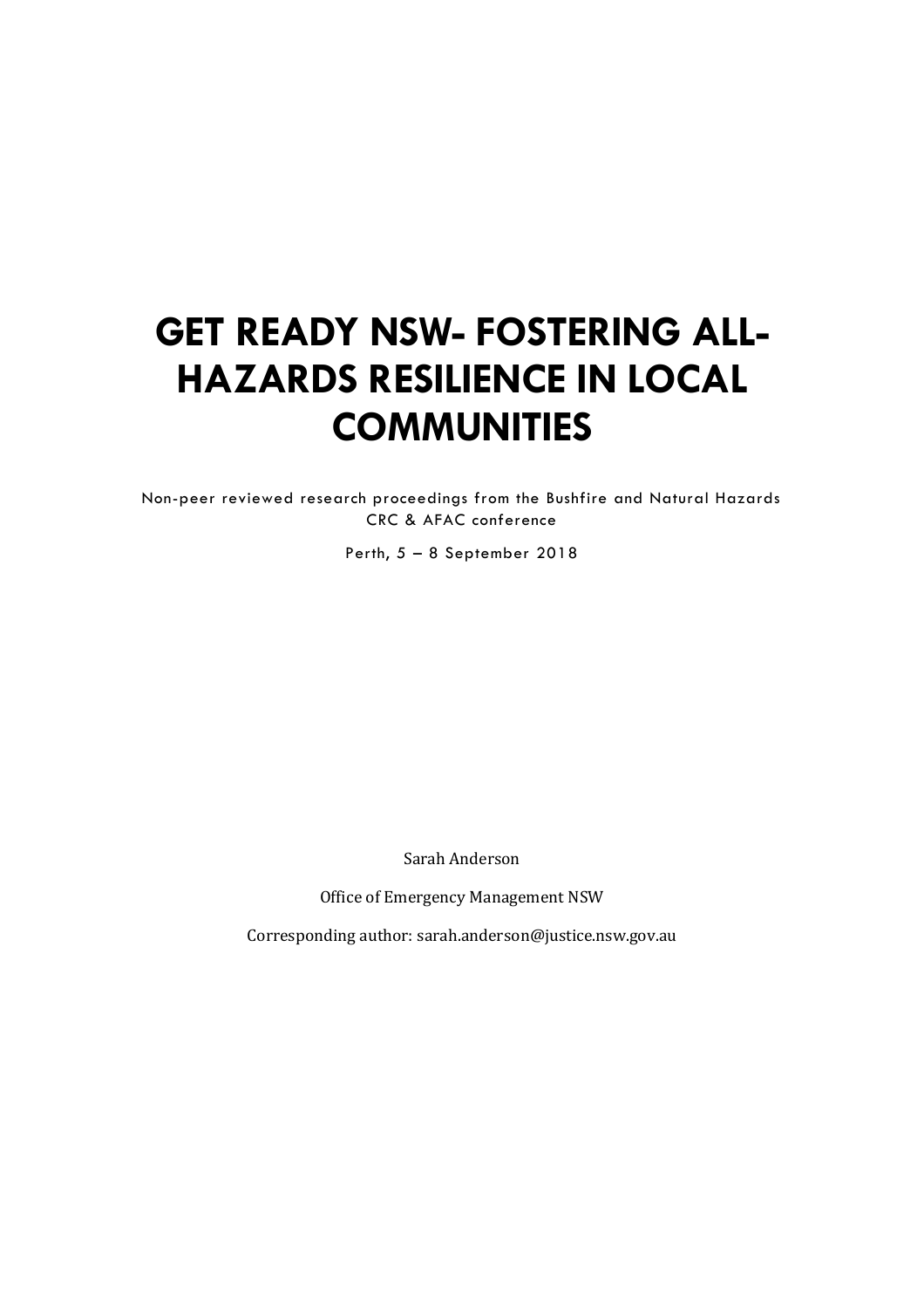Get ready NSW- fostering all-hazards resilience in local communities | REPORT NO. 388.2018

| Version | <b>Release history</b>      | Date       |
|---------|-----------------------------|------------|
| 1.0     | Initial release of document | 05/09/2018 |



**Australian Government Department of Industry, Innovation and Science** 

**Business** Cooperative Research Centres Programme

This work is licensed under a Creative Commons Attribution-Non Commercial 4.0 International Licence. Material not licensed under the Creative Commons licence:

- Department of Industry, Innovation and Science logo
- Cooperative Research Centres Programme logo
- All photographs and graphics.

All content not licenced under the Creative Commons licence is all rights reserved. Permission must be sought from the copyright owner to use this material.



#### **Disclaimer:**

Office of Emergency Management NSW and the Bushfire and Natural Hazards CRC advise that the information contained in this publication comprises general statements based on scientific research. The reader is advised and needs to be aware that such information may be incomplete or unable to be used in any specific situation. No reliance or actions must therefore be made on that information without seeking prior expert professional, scientific and technical<br>advice. To the extent permitted by law, Office of Emergency Management NSW<br>and the Bushfire and Natural Hazards CRC (including its employees a consultants) exclude all liability to any person for any consequences, including but not limited to all losses, damages, costs, expenses and any other compensation, arising directly or indirectly from using this publication (in part or in whole) and any information or material contained in it.

**Publisher:** 

Bushfire and Natural Hazards CRC

#### September 2018

Citation: Anderson, S. (2018). Get ready NSW- fostering all-hazards resilience in local communities. In J.Bates (Ed.), *Research Forum 2018: proceedings from the Research Forum at the Bushfire and Natural Hazards CRC & AFAC Conference*. Perth: Bushfire and Natural Hazards CRC.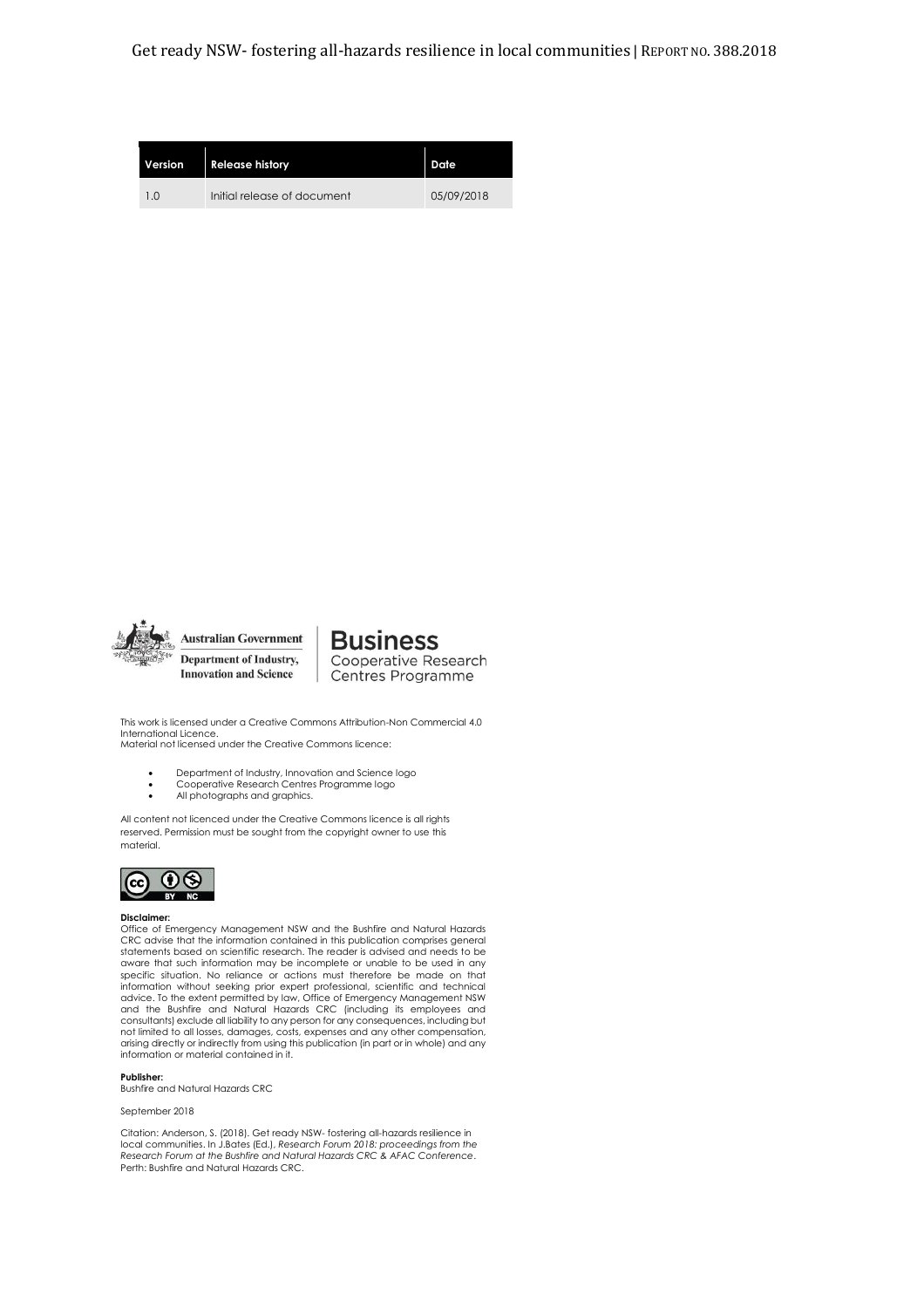## **INTRODUCTION**

The NSW Government's *Get Ready NSW* program is designed to promote allhazards preparedness and build capabilities for disaster resilience in local communities. The program delivers a suite of tools and resources and fosters community-led preparedness. The involvement of a broader range of organisations across multiple sectors is a key mechanism for building community-wide resilience (Council of Australian Governmnents [COAG] 2011). All communities face multiple hazards; and the 2017 *NSW State Level Emergency Risk Assessment* (SLERA) (NSW Government 2017) identified a need to develop consistency in all-hazards community preparedness activities at the local level.

Managed by the NSW Office of Emergency Management (NSW OEM), *Get Ready NSW* addresses these priorities. It is a coordinated program that includes a suite of tailored tools and resources designed for key sectors where all-hazards information is disseminated -— local government, business and community service organisations. The program builds organisational capability to strengthen disaster preparedness in their communities. Importantly, these sectors are direct channels for reaching the people who often experience the greatest impacts from disasters. The program also incorporates communications products, under the Get Ready banner, which provides a consistent call-to-action to link and amplify messages across preparedness initiatives.

The program reflects NSW OEM's priority of improving resilience in local communities by building the capacity and capability of councils and local leadership organisations to be active participants in whole-of-community emergency management planning, preparedness and recovery. It includes a number of related projects such as the community resilience network initiative which provides a forum for local business and community organisations to contribute to emergency planning activities, including developing local recovery plans.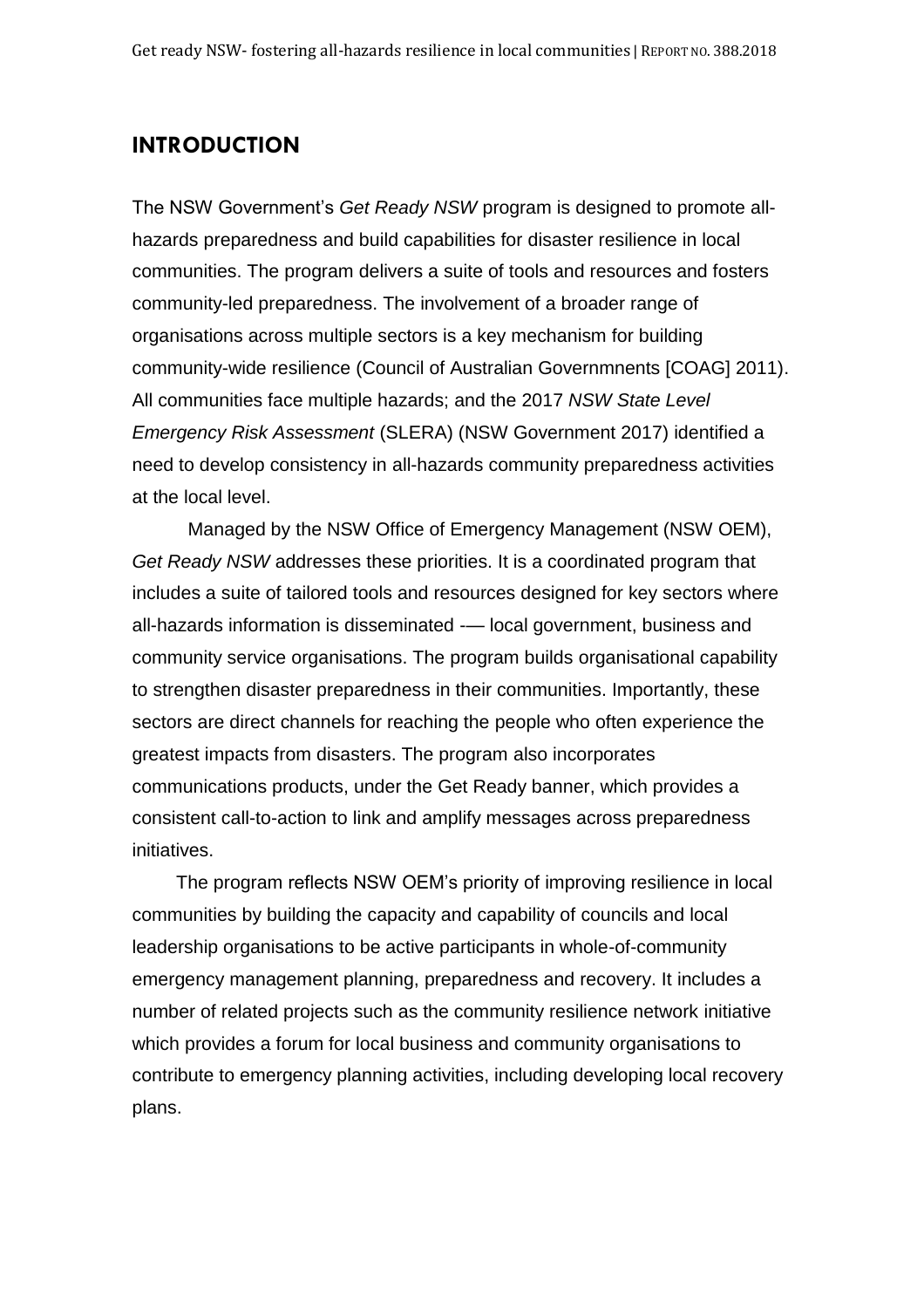# **METHOD**

#### *Get Ready NSW* **program approach**

The program was developed in consultation with the NSW Community Engagement Stakeholder Group (which includes emergency service organisations (ESOs), government agencies, local government and community organisations). The program's products are developed collaboratively with government and community partners such as the Local Community Services Association of NSW (LCSA). They complement hazard-specific community engagement activities and information from the NSW ESOs and provide an additional gateway for people to connect with ESOs about individual hazards.

A theory of change has been developed for the *Get Ready NSW* program:

*Tailored all-hazards preparedness tools and messages delivered locally by trusted sources via familiar channels are effective in raising individuals' awareness of disaster risk and increasing their preparedness actions.* This approach is informed by international and national disaster risk reduction strategies and is supported by preparedness and risk communications research.

#### *All-hazards approach*

Every community is exposed to multiple hazards. The Sendai Framework for Disaster Risk Reduction (United Nations 2015) promotes all-hazards disaster risk reduction; and the NSW SLERA (NSW Government 2017) recommends an all-hazards approach to community engagement. There are a number of common actions that people can take to prepare for any hazard. They are foundation-level activities that can be built upon with hazard-specific actions. A community that is prepared for all hazards will be better prepared for individual hazards (Perez-Fuentes et a 2016l).

#### *Localisation*

Get Ready tools and resources enable local leadership organisations, particularly councils, to localise preparedness activities for their community. The importance of tailored local-level risk reduction initiatives is promoted in the Sendai Framework (United Nations 2015). *The National Strategy for Disaster*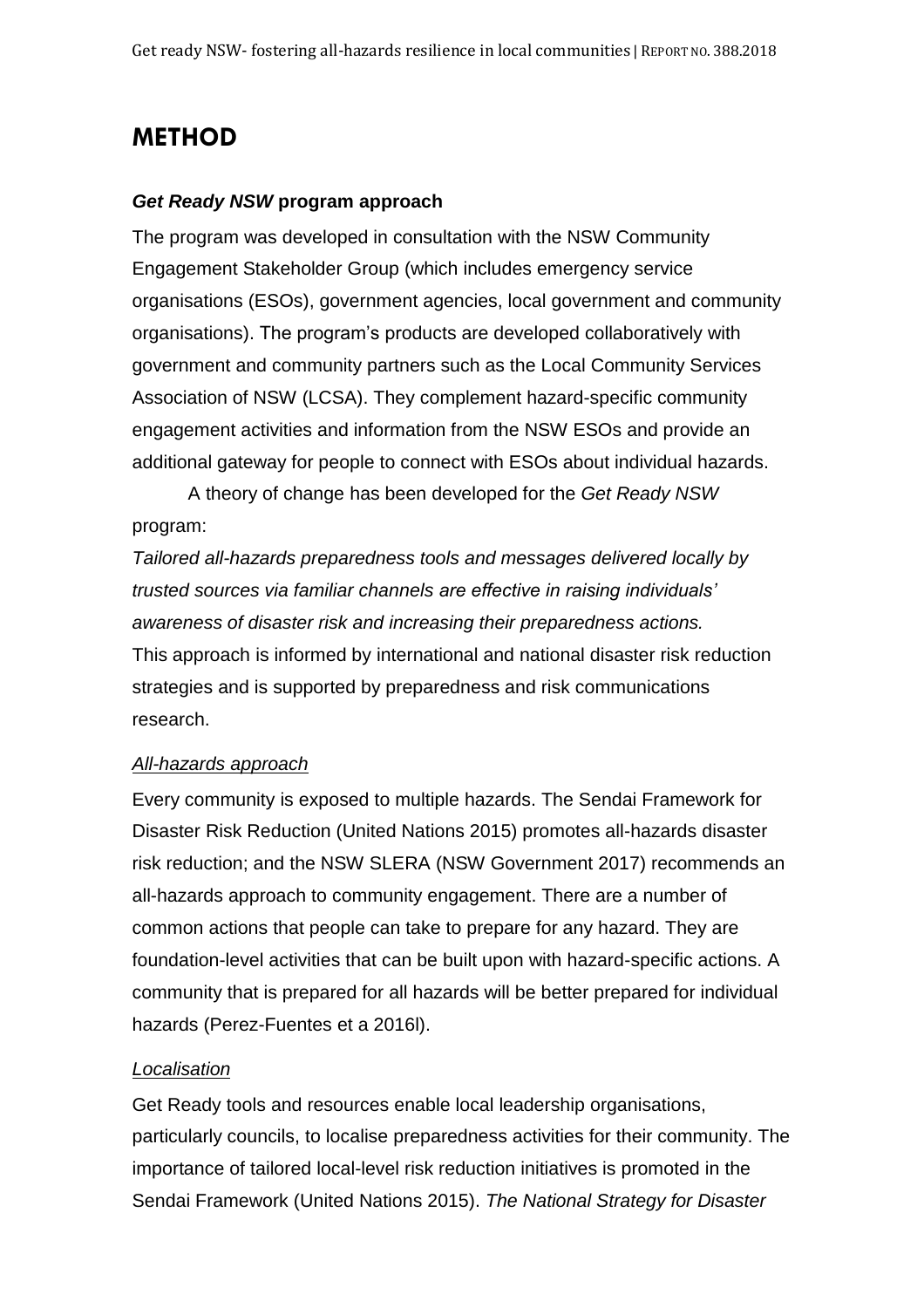*Resilience* (Council of Australian Governmnents [COAG] 2011) highlights the importance of individuals having information about local hazards and risks. Every community is unique with specific hazard profiles as well as particular geographic, demographic, social and economic contexts, and given these differences, communities require communications that are tailored to their composition (Boon 2014; (Hicks et al 2017) and local geographic and hazard contexts (Fairbrother et al 2014; (McLennan et al 2015; Otto et al 2018).

#### *Using key sectors as channels*

The delivery of tailored Get Ready resources and messages via pertinent channels is central to the program's implementation. The community services and business sectors have been identified as channels to reach people who are often the most heavily impacted by disasters; and councils work cross many sectors. Improving disaster preparedness in communities requires a variety of engagement activities and communications (Paton 2013; Webber et al 2017), (NSW Rural Fire Service 2017). Research literature ascertains that using a relevant delivery channel is a crucial element in preparedness communications (Wood 2012; Romo-Murphy and Vos et al 2014; Levac et al 2012).

#### *Trusted local sources*

*Get Ready NSW* engages local actors (such a council staff or business advisors) to disseminate the tools and messages in their communities. Trust in the message and its deliverer is identified as a key factor in successful risk and preparedness communication (Paton 2008; Wachinger et al 2013; Longstaff and Yang 2008; Sharp 2013 et al; Tyler and Sadiq 2018). Trust determines how risk messages are perceived and interpreted as well as how they are acted upon (Eiser et al 2012). Local actors are more likely to be relied upon for disaster risk communications than external sources (Stewart and Rashid 2011; Steelman and McCaffrey 2013).

### **Implementation through partnerships**

Promoting disaster preparedness is a complex practice area. It sits at the intersection between emergency management, hazard mitigation, risk communications and community engagement. The impacts of disasters cross many sectors, and building resilience should be shared throughout those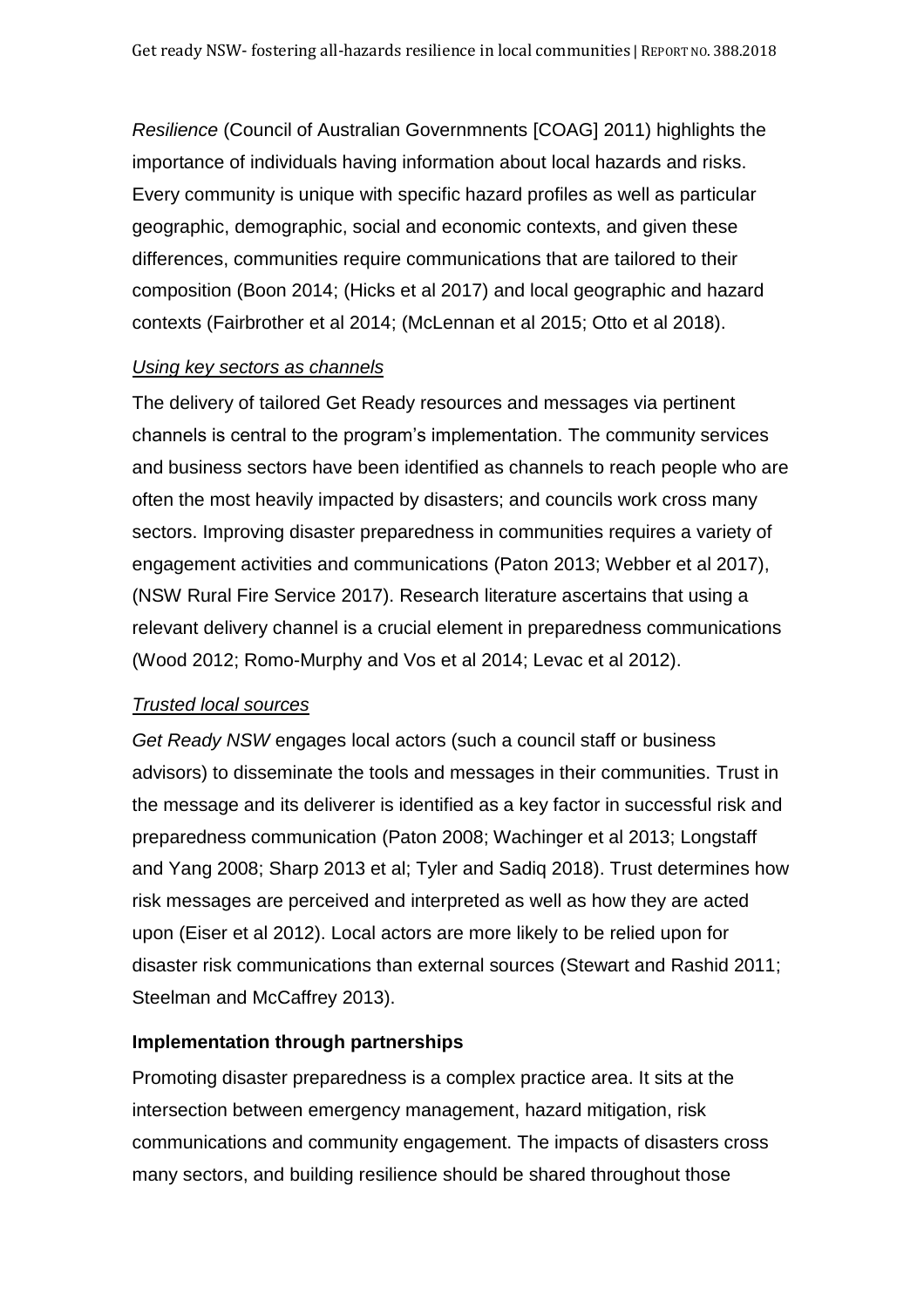sectors (COAG 2011). Partnerships with organisations such as the NSW Department of Industry (NSW DOI) are instrumental to identifying, developing and disseminating the Get Ready resources. This approach ensures tools are developed to meet the needs of the sectors and are promoted and distributed via the relevant channels to local organisations to implement at the local level. These partnerships ensure the program takes a whole-of-community, joined-up approach. NSW OEM has identified partner agencies that have shared objectives regarding community resilience. The partnerships afford opportunities to promote disaster preparedness and embed resilience capabilities within government agencies and peak bodies in key sectors, enabling them to address their organisational objectives.

*Get Ready NSW* is in the early stages of implementation and the program team are actively exploring opportunities to partner with other organisations. For example, the potential to work with NSW DOI to develop materials to support businesses in disaster recovery. Grant programs provide other avenues for partnerships where funded projects align with the *Get Ready NSW* program aims.

#### **Key program elements**

There are three components of the program: tools and resources designed for specific sectors; an all-hazards communications package, and research pilot investigating community-lead approaches to local preparedness.

#### *Tailored resources and tools to build capacity in key sectors*

Get Ready resources are developed collaboratively with government and community partners to meet the specific needs of various sectors. For example, NSW OEM has partnered with NSW DOI to develop the *Get Ready Business* toolkit to raise awareness of disaster risk for business and to embed disaster preparedness for all hazards into business planning. Developed using behavioural economics, *Get Ready Business* encourages business owners to take action in the best interest of their business. The tool is delivered to smallmedium businesses via NSW DOI's Business Connect Advisors — local advisors working with businesses in their local communities. It is also available for local council's economic development officers and business chambers to use in their areas. The toolkit is designed to raise awareness among these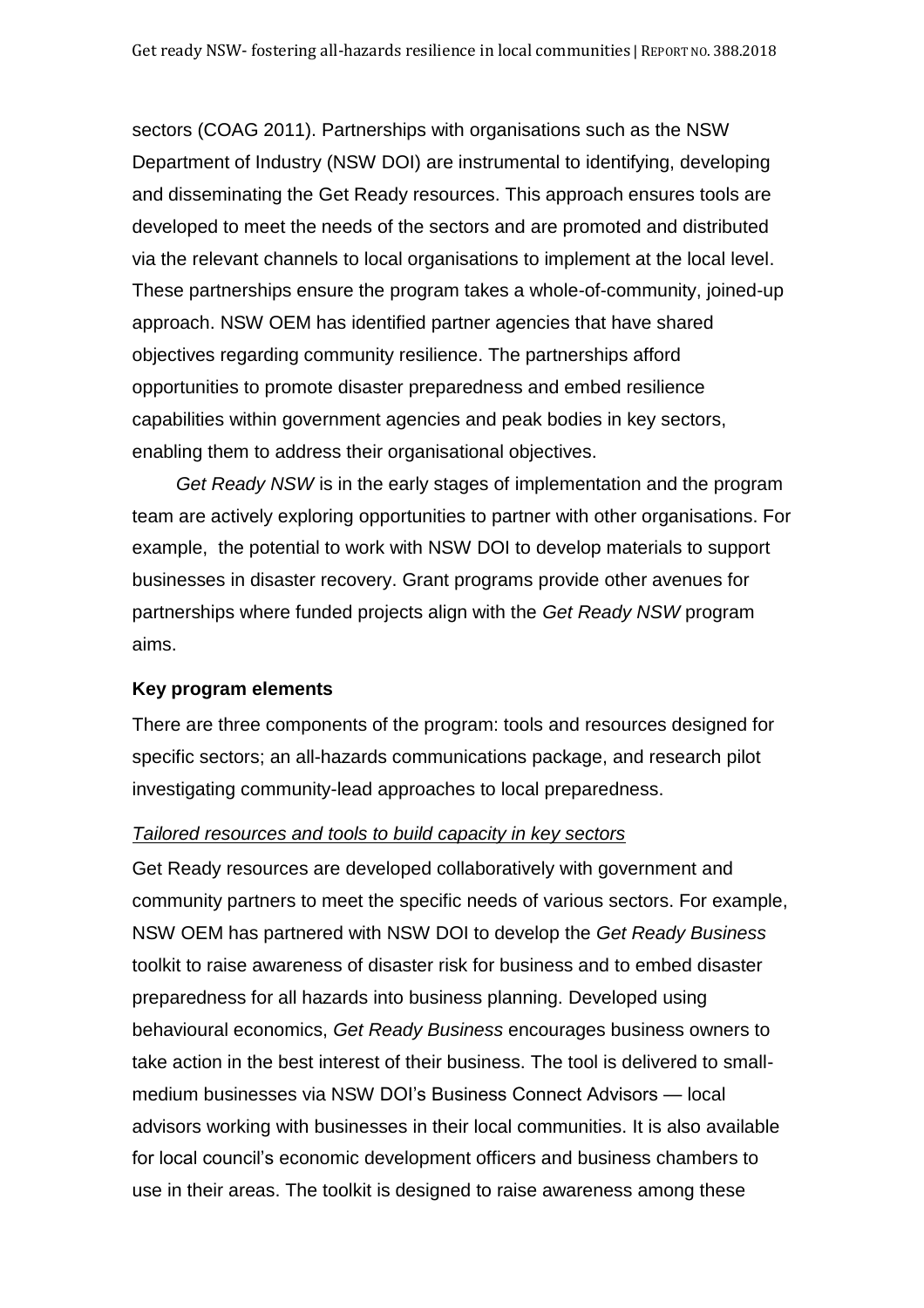trusted local actors of the importance of businesses preparing for disasters and to increase their capacity to assist businesses to prepare for disasters and improve their recovery after an event.

Ideally, by engaging with the tailored Get Ready tools, these key community members and organisations will become champions of disaster resilience in their local area.

Some of the tools are relevant to organisations in multiple sectors and can be combined by an organisation, such as a local council, to build a tailored preparedness program for their community. Current products include: Get Ready Business; Get Ready communications package for local councils; and an online resource for community service organisations.

#### *Local communications package*

Another component of the *Get Ready NSW* program is an all-hazards communications package that includes:

- five preparedness messages that apply across any emergency (which were developed in consultation with NSW ESOs and the NSW Behavioural Insights team, and were approved by Cabinet in 2014); and
- an umbrella brand a logo with the call-to-action ('get ready for disasters').

The Get Ready messages and logo provide action- or decision-oriented advice (offering a 'call to action') which can positively influence preparedness decisions (Wood 2012; Árvai 2014; Nicholls 2012).

The communications package was designed to be adopted by local councils and other leadership organisations for them to adapt to their area. The logo can be localised for individual communities, e.g., Get Ready Maitland.

A specific communications package developed for local councils offers a 'starter kit' for building preparedness communications which, when combined with other tools (e.g. *Get Ready Business*), can create momentum within a community.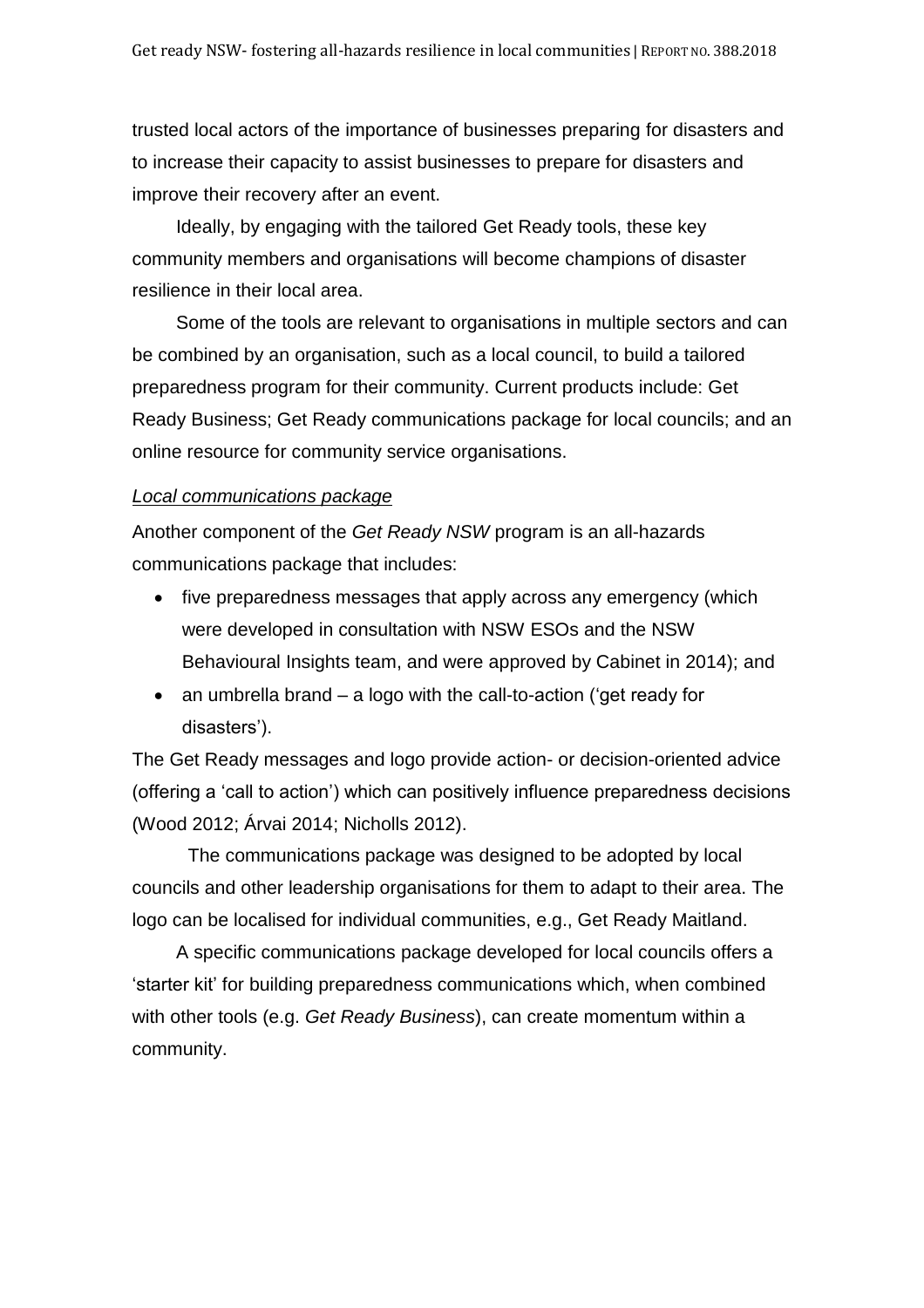

*Figure 1: Get Ready NSW logo, including the call-to-action and an example of a localised version of the Logo*

The Get Ready call-to-action provides an umbrella to link and amplify messages across preparedness initiatives — from locally developed projects to communications from NSW government agencies. Get Ready has been adopted as the communication banner for broad public awareness activities by Infrastructure NSW and NSW SES as part of the Hawkesbury-Nepean Valley Flood Risk Management Strategy. Consistency of communications across these activities and channels will further reinforce and strengthen those messages.

#### *Get Ready Community-led preparedness research pilot*

To effectively support communities to build their capability and capacity to develop local preparedness activities, it is important to know more about the processes involved in building and sustaining communities' resilience capabilities and adaptive capacity; how they work together to build preparedness; and how and why community energy is built or blocked.

The NSW Community Engagement Stakeholder group recognised the need to investigate community-led approaches to resilience building in NSW via a rigorous research approach to build a solid evidence base about the types of community-led preparedness initiatives that are effective in increasing risk awareness and preparedness capability of NSW communities.

NSW OEM has partnered with the Foundation for Rural and Regional Renewal (FRRR) to trial an all-hazards, co-designed, community-led, placebased approach to disaster preparedness. FRRR is a non-profit organisation focused on building economic and social strengths in rural communities. FRRR, through their Disaster Resilient Future Ready program, has shared objectives with those identified by the stakeholder group. A research team from the University of Sydney and Newcastle University has been engaged to evaluate the pilot using an action research methodology.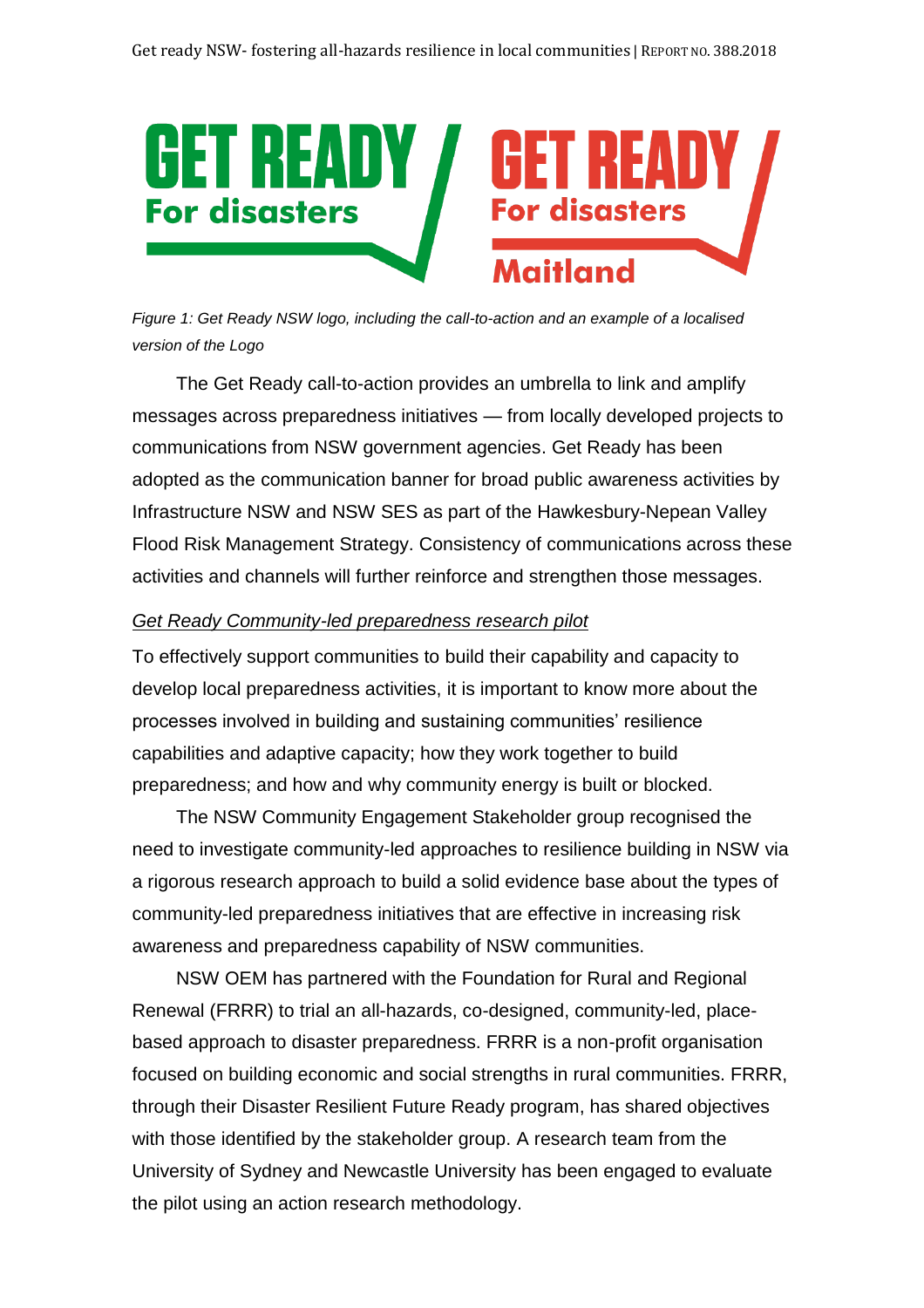Three communities have been selected as pilot locations: Ocean Shores (coastal), Wee Waa (rural) and North Richmond (peri-urban). They face a range of hazards, have different experiences of disasters and diverse community profiles. The pilot has three phases:

- 1. engaging with each community to develop community maps;
- 2. co-designing with communities plans for preparedness; and

3. supporting communities to develop their actions and initiatives. Phase one is currently underway and the pilot is scheduled for completion in June 2019.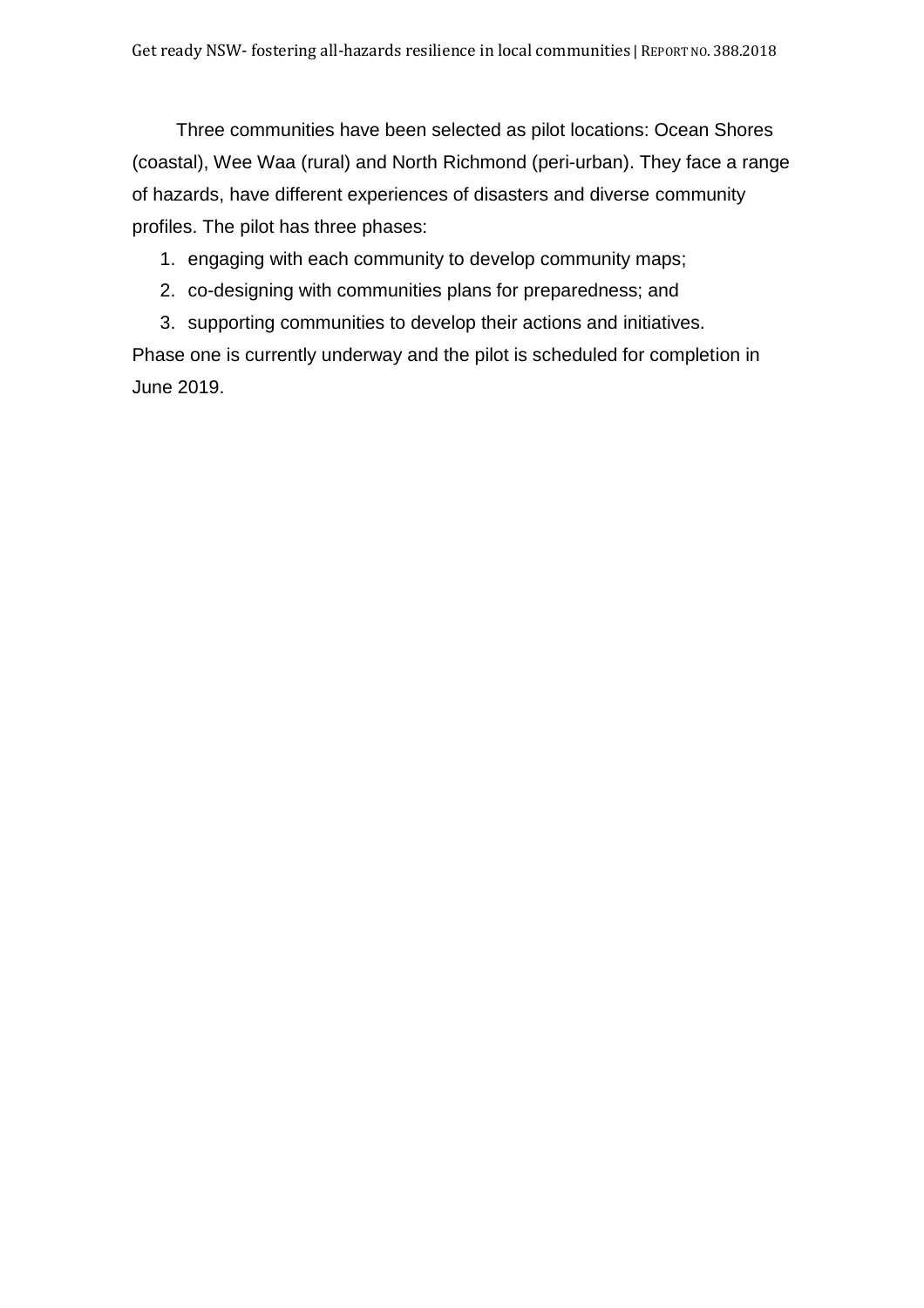## **DISCUSSION**

NSW OEM provides connections to emergency services and emergency management agencies, as well as links with other projects. FRRR is undertaking community engagement activities in the pilot sites using a community development approach. The research team works alongside FRRR to evaluate the methods, tools and approaches used in project. The researchers are embedded in the communities and act as a resource for them, providing feedback across the duration of the project.

The involvement of local emergency services and local councils is vital to providing local emergency management context and to building and strengthening linkages between community groups and emergency management organisations.

The pilot will provide intelligence to improve the design of community engagement programs and preparedness initiatives to enable community-led activities. The findings will inform future developments in the *Get Ready NSW*  program; and will have relevance for emergency services, local councils and community organisations. It goes beyond preparedness and will have application for emergency planning and disaster recovery operations.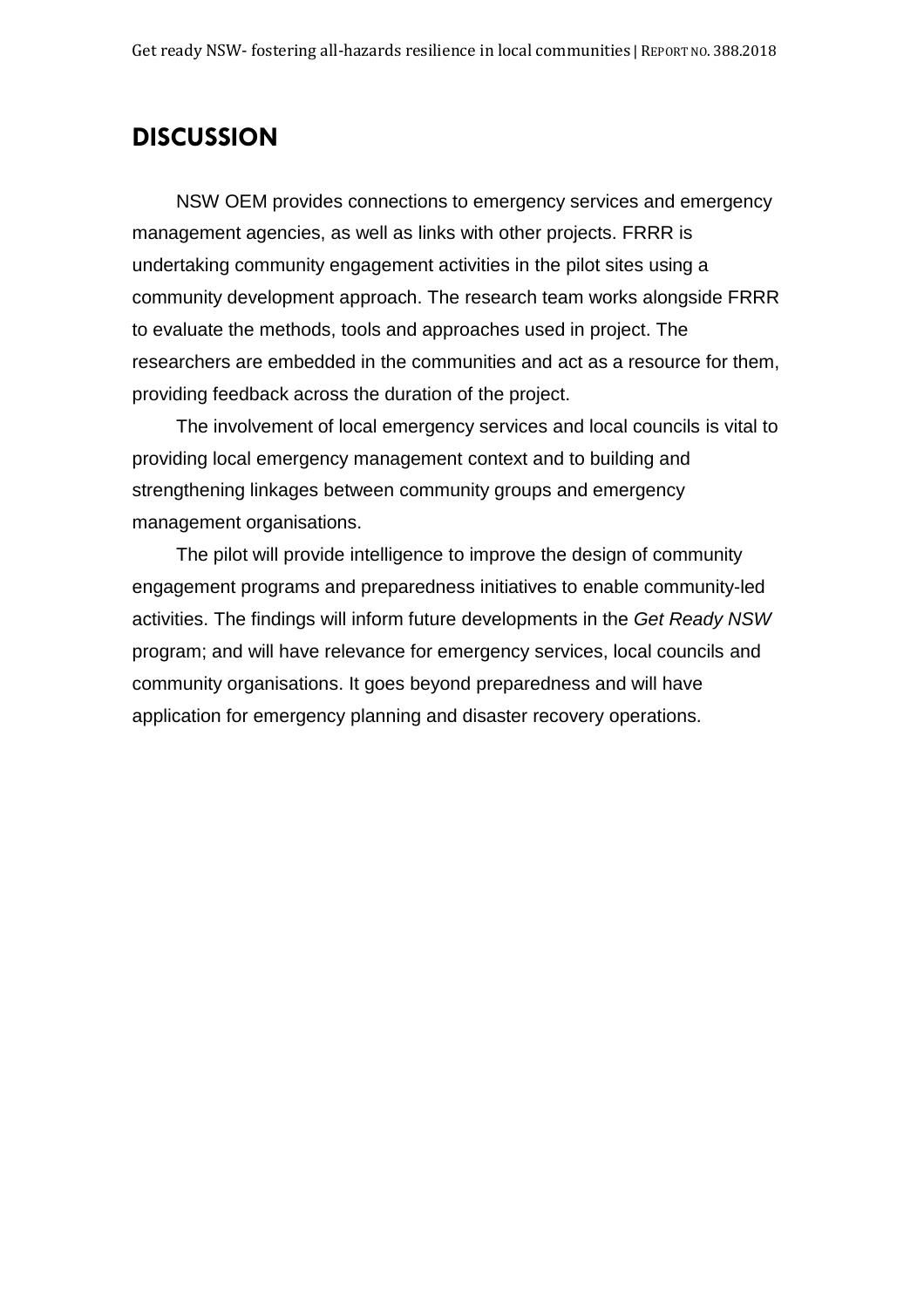# **CONCLUSION**

*Get Ready NSW* provides organisations in key sectors with all-hazards preparedness tools, resources and messages that they can localise and adapt for their communities. The Get Ready call-to-action provides a banner to link and amplify messages across preparedness initiatives. Through these mechanisms, *Get Ready NSW* should raise awareness of disaster risk and increase capabilities in local organisations and communities to create preparedness activities. Ideally, it will foster community-led approaches to resilience building.

The program's approach is supported by research evidence and aligns with key actions identified in the *National Strategy for Disaster Resilience* (COAG 2011) — partnering with those who affect change; empowering individuals and communities to exercise choice and take responsibility; and supporting capabilities for disaster resilience within communities. The research pilot will provide rigorous research regarding bottom-up preparedness-building methods to inform the development of the *Get Ready NSW* program. The current resources and partnerships are a foundation for future development of the program; and new initiatives and partnership opportunities are being investigated. NSW OEM recognises the importance of involving local community groups, such as sporting clubs or school associations, in the program. These groups are integral to the Get Ready research pilot, and findings from the pilot will inform the strategy for including them in the program. *Get Ready NSW* reflects NSW OEM's priority for building capacity for disaster resilience in local communities.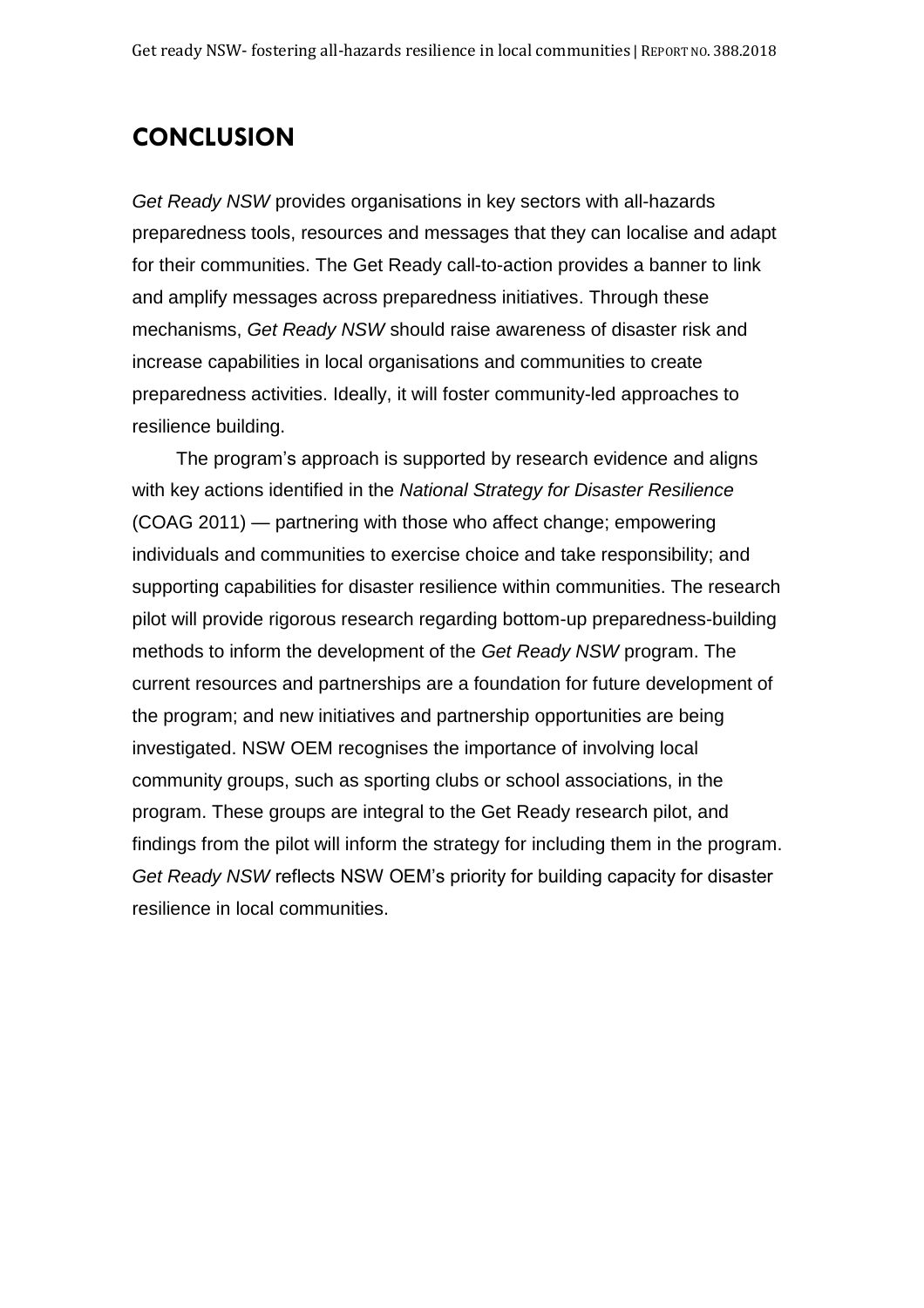# **REFERENCES**

- Árvai, J. (2014). "The end of risk communication as we know it." Journal of Risk Research 17(10): 1245-1249.
- Boon, H. (2014). "Investigation rural community communication for flood and bushfire preparedness." The Australian Journal of Emergency Management 29(4).

Council of Australian Governments. (2011). National Strategy for Disaster Resilience. Canberra, ACT, Australia, Commonwealth of Australia.

- Eiser, R., Bostrom, A., Burton, I., Johnston, D. M., McClure, J., Paton, D., van der Pligt, J., and White, M. P. (2012). "Risk interpretation and action: A conceptual framework for responses to natural hazards." International Journal of Disaster Risk Reduction 1: 5-16.
- Fairbrother P, Mees B, Tyler M, Phillips R, Akama Y, Chaplin S, Toh K and Cooper V, 2014. Effective Communication: Communities and Bushfire, Bushfire CRC, Australia, ISBN: 978-0-9925684-0-5
- Hicks, A., Armijos, M. T., Barclay, J., Stone, J., Robertson, R. and Cortés, G. P. (2017). "Risk communication films: Process, product and potential for improving preparedness and behaviour change." International Journal of Disaster Risk Reduction 23: 138-151.
- Levac, J., Toal-Sullivan, D. and O'Sullivan, T. L. (2012). "Household Emergency Preparedness: A Literature Review." Journal of Community Health 37(3): 725-733.
- Longstaff, P. H. and Sung-Un, Y. (2008). "Communication Management and Trust: Their Role in Building Resilience to "Surprises" Such As Natural Disasters, Pandemic Flu, and Terrorism." Ecology and Society 13(1): 1- 14.
- McLennan J., Paton, D. and Wright, L. (2015). "At-risk householders' responsest o potential and actual bushfire threat: An analysis of findings from sevenAustralian post-bushfire interview Studies 2009-2014." International Journal of Disaster Risk Reduction 12: 319–327.

Nicholls, S. (2012). "The Resilient community and communication practice." The Australian Journal of Emergency Management 27(1).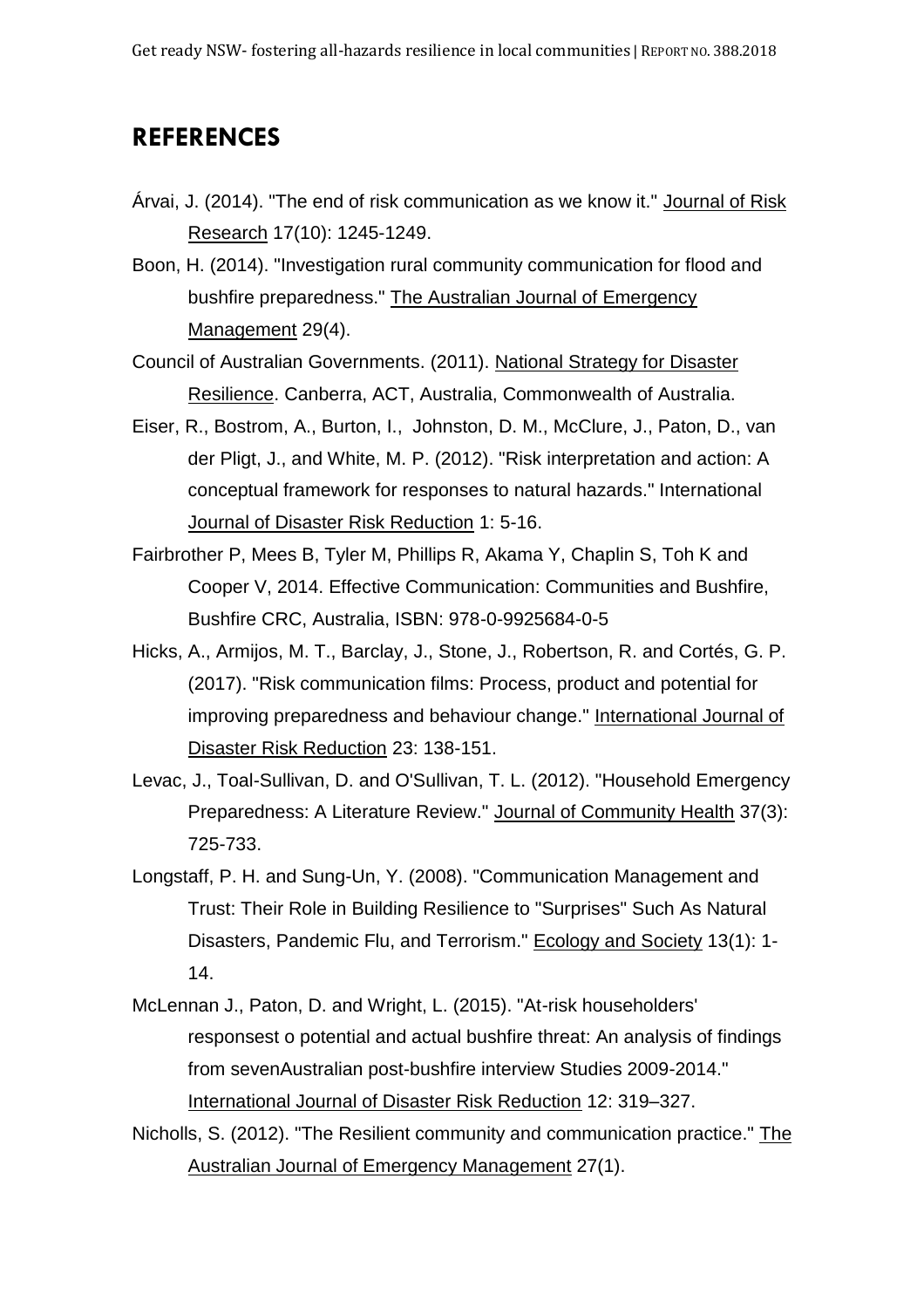- NSW Government (2017). 2017 State Level Emergency Risk Assessment. Sydney, NSW, Australia.
- NSW Rural Fire Service (2017). Community Engagement Strategic Directions 2017-2021. Lidcombe, NSW, Australia.
- Otto, P, Aisha. M., Liu, B. (2018). "mind the gap: towards and beyond impact messaging to enhance tropical cyclone risk communication, " Tropical Cyclone Research and Review 7(2).
- Paton, D. (2008). "Risk communication and natural hazard mitigation: how trust influences its effectiveness." International Journal of Global Environmental Issues  $8(\frac{1}{2})$ : pp.2-16.
- Paton, D. (2013). "Disaster Resilient Communities: Developing and testing an all-hazards theory." Journal of Integrated Disaster Risk Management 3(1).
- Perez-Fuentes, G., Verrucci, E. and Joffe, H. (2016). A review of current earthquake and fire preparedness campaigns: What works? Springer Proceedings in Mathematics and Statistics.
- Romo-Murphy. E. and Vos, M. (2014). "The role of broadcast media in disaster preparedness education: Lessons learned in the scientific literature 2002–2012." Media Asia41(1): 71-85,.
- Sharp, A., Thwaites. R., Curtis, and A. Millar, J. (2013). "Factors affecting community-agency trust before, during and after a wildfire: An Australian case study." Journal of Environmental Management 10e19: 10-19.
- Steelman, T. A. and McCaffrey, S. (2013). "Best practices in risk and crisis communication: Implications for natural hazards management." Natural Hazards 65(1): 683-705.
- Stewart, R. M. and Rashid, H. (2011). "Community strategies to improve flood risk communication in the Red River Basin, Manitoba, Canada." Disasters 35(3): 554.
- Tyler, J. and Sadiq, A. A. (2018). "Friends and family vs. government: who does the public rely on more to prepare for natural disasters?" Environmental Hazards: 1-17.
- United Nations (2015). Sendai Framework for Disaster Risk Reduction 2015 2030. Geneva, Switzerland